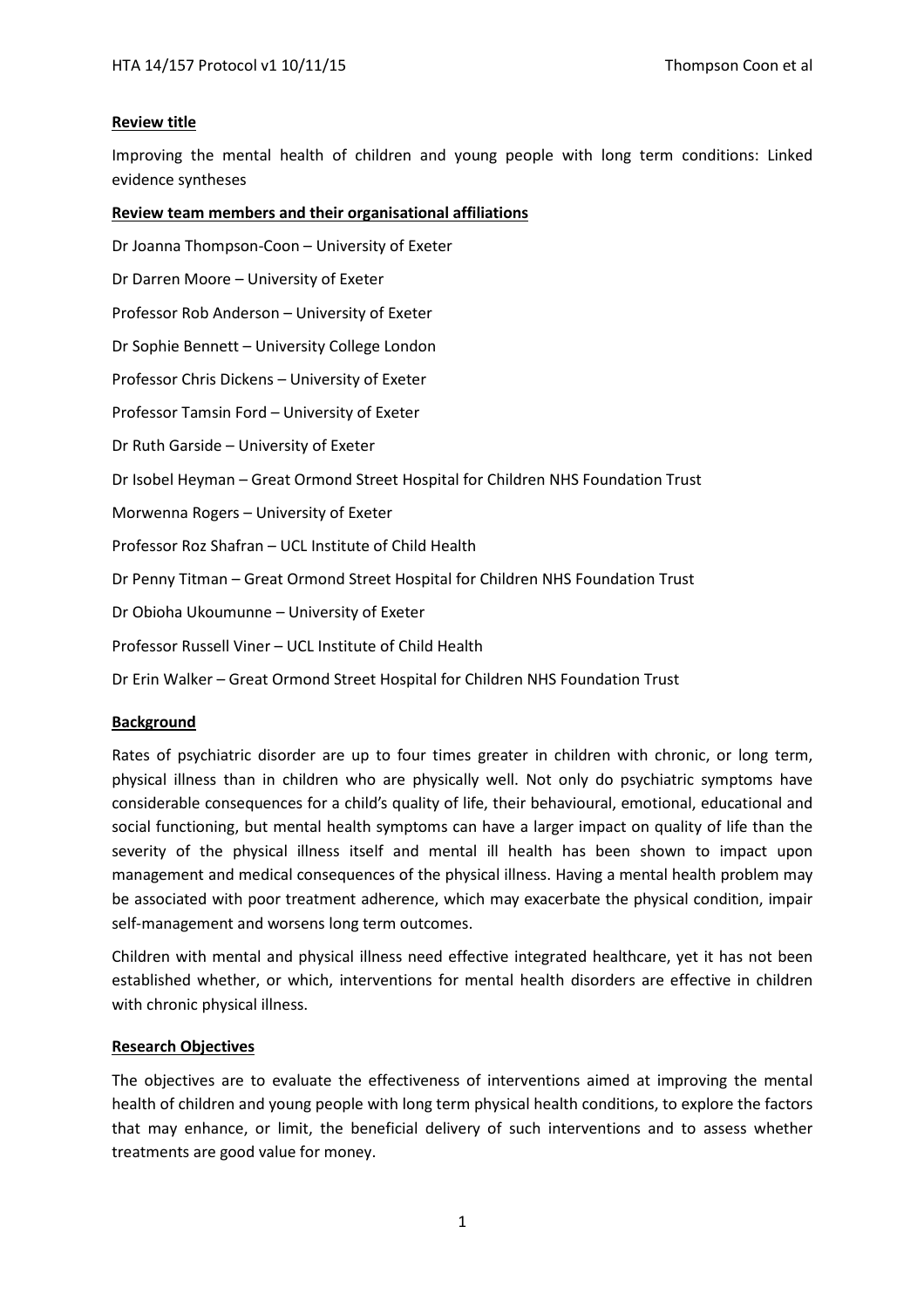The project will consist of two systematic reviews. We will undertake a systematic review of quantitative research evidence about the effectiveness and cost-effectiveness of relevant interventions and a review of qualitative research that will explore the attitudes to, and experiences of, receiving interventions, from the perspectives of the children and young people, their parents and families and those involved in delivering interventions. We will then bring together the findings from the two reviews to map out possible links between the treatments and their effects on mental health, gaps in the evidence and factors that seem to enhance or limit the success of interventions. A conceptual framework developed during the preparation of this protocol, will be used to facilitate the synthesis of the strands of evidence and will be further refined and developed as a result of this process.

## **Review question(s)**

1) What is the effectiveness and cost-effectiveness of interventions targeting mental health for children and young people with long term conditions and symptoms of mental distress?

2) What are the effects of such interventions on other key aspects of social and family functioning?

3) What are the factors that may enhance, or hinder, the effectiveness of interventions and / or the successful implementation of interventions intended to improve mental health for children and young people with long term conditions and symptoms of mental distress?

## **Searches**

The search methods will include extensive database searching and supplementary searching including forwards and backwards citation chasing, hand-searching of any key journals identified during the search process and additional searching on topic specific websites (if applicable).

A search strategy will be developed and tested in our suggested portfolio of resources. The strategy will use both controlled headings (e.g. MeSH) and free-text searching. Terms will be grouped according to three concepts:

- mental health terms
- chronic conditions terms
- study design terms (to describe a) randomised controlled trials and b) qualitative research)

Long term condition terms will be informed by a Cochrane review on interventions for parents of children and adolescents with chronic illness. Terms for mental health and chronic illness will be combined and searched together with a) terms to describe randomised controlled trials and b) terms for qualitative research (e.g. 'interviews', 'experiences' etc.). The search will therefore produce two separate bodies of literature one covering relevant quantitative research (to inform Review One) and the other covering relevant qualitative research (to inform Review Two).

Based on our scoping searches, we propose to search the following databases:

- MEDLINE including MEDLINE in-process (via OvidSp)
- EMBASE (via OvidSp)
- PsycINFO (via OvidSp)
- Cochrane Database of Systematic Reviews (via the Cochrane Library)
- CENTRAL (via the Cochrane Library)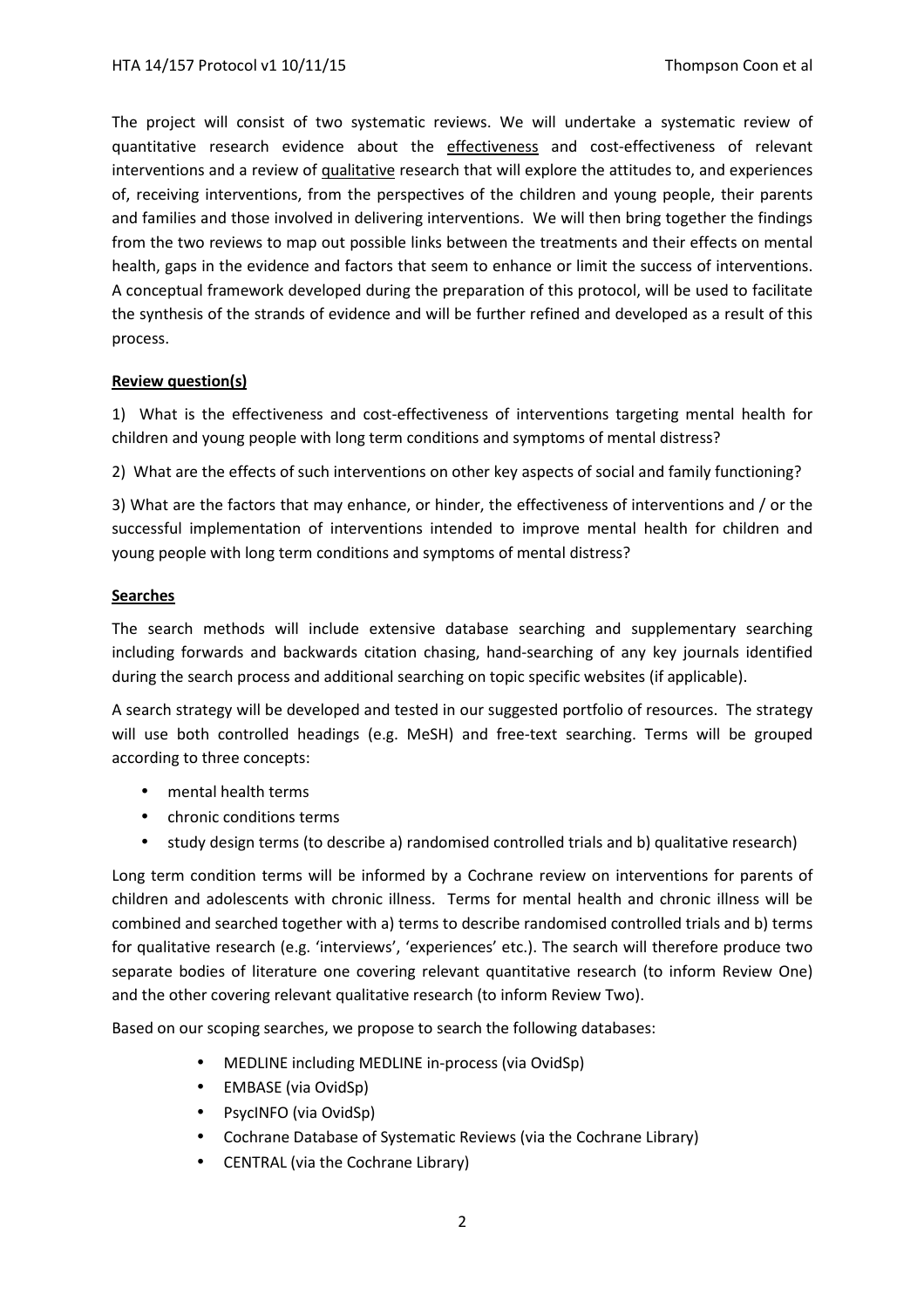- DARE (via the Cochrane Library)
- HTA database (via the Cochrane Library)
- NHS EED (via the Cochrane Library)
- CINAHL (via EBSCOhost)
- British Nursing Index (via ProQuest)
- HMIC (via OvidSp)
- Conference Proceedings Citation Index (via Web of Science)
- Science Citation Index (via Web of Science)

Supplementary searches:The citation lists of included references will be checked and forwards citation chasing (identifying where included references have been cited) will be carried out using Web of Science and Google Scholar. Any journals that are identified as being particularly pertinent in the field will be hand-searched. Targeted searches to identify "sibling" studies (process evaluations, economic studies and qualitative research) associated with included trials and based on trial names and first and last authors will also be conducted.

Grey literature:The databases CINAHL and HMIC will be searched, both of which index grey literature. We will also search Conference Proceedings Citation Index for abstracts that have only been presented at conferences. In addition we will search the website OpenGrey via http://www.opengrey.eu/

No language or date restrictions will be applied.

All references identified by the searches will be exported into EndNote X7 prior to de-duplication and screening.

The searches will be recorded using PRISMA guidelines. This will include the list of databases searched, recording of the date searched and the strategies used for each database.

# **Participants/population**

For the effectiveness review:

Children and young people (aged 0-25 years) with diagnosed *long term physical health conditions* and symptoms of poor mental health, emotional distress or behavioural problems.

*Long term physical health conditions* are defined as 'physical health conditions that cannot be cured but are managed by medication and other therapies' and will include chronic illness such as type I diabetes and asthma and also physical disability such as cerebral palsy and muscular dystrophy.

Studies of children with obesity will be excluded due to recently published evidence syntheses in this area.

Studies in children with moderate or severe learning/intellectual disabilities (moderate or severe mental retardation in ICD10 i.e. IQ < 50) will be excluded since the types of psychological difficulties and therefore interventions used in this population are likely to be sufficiently different to make extrapolation between studies difficult.

Children and young people may have a diagnosis of a mental health disorder (assessed by a validated measure and standardised measure) or may be at risk of such a diagnosis and experiencing symptoms of mental distress (defined as scoring above an established cut point on a validated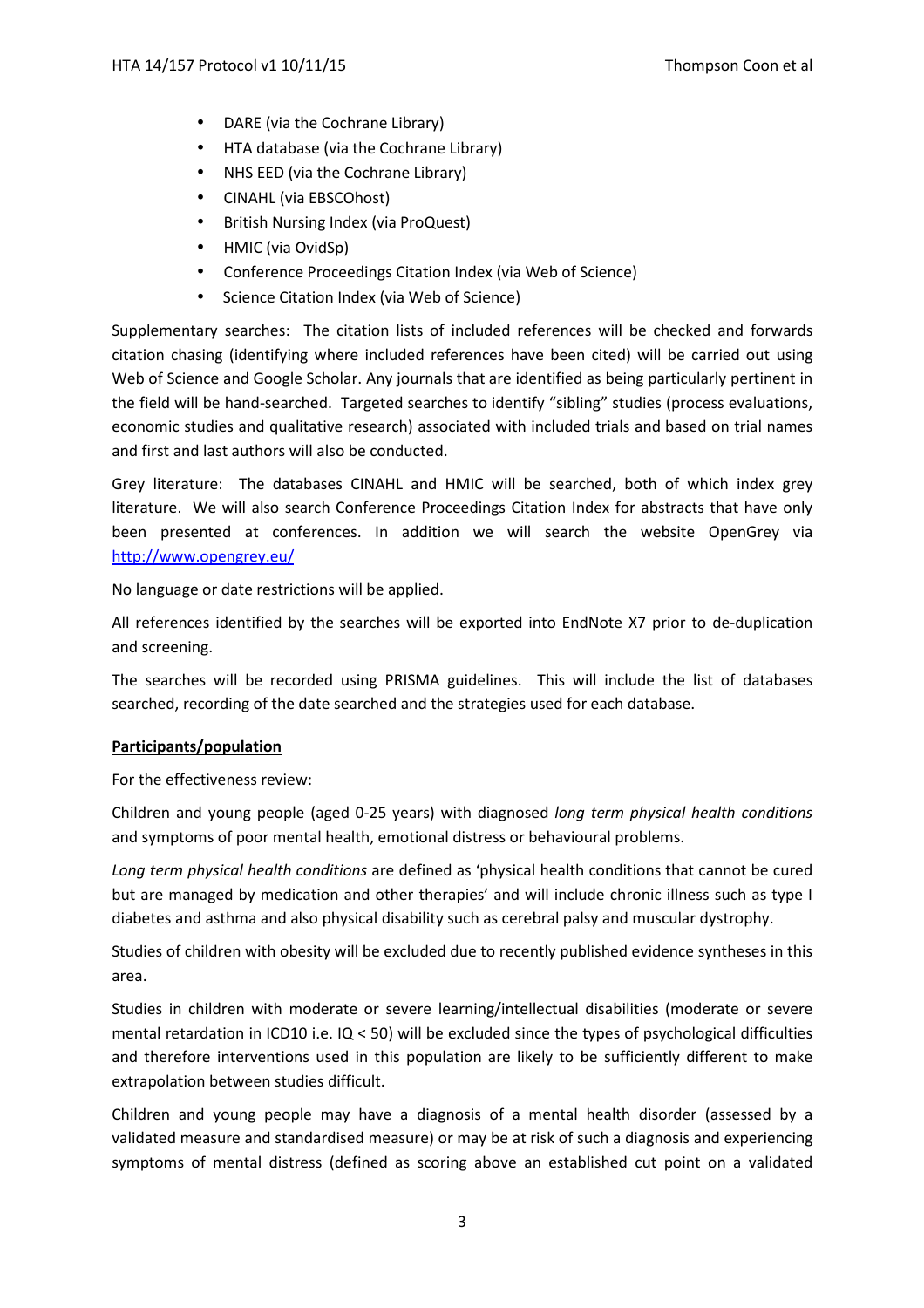questionnaire). To be included in this review, a study will need to report findings for individuals with long term conditions experiencing symptoms of mental distress at baseline assessed using validated diagnostic or dimensional measures.

For the qualitative review:

i) Children and young people (aged 0-25 years) receiving interventions to support mental health,

ii) Their parents and families,

iii) Those involved in the delivery of interventions to improve mental health in this patient group.

## **Intervention(s)**

Any intervention, delivered to children and young people, targeting improvement in mental health. Although our scoping of the literature and clinical experience suggests that many of the interventions will be psychological, we will include all other interventions that aim to improve mental health and anticipate that these will include pharmacological interventions and those that utilise a combination of psychological and pharmacological approaches.

Interventions delivered to parents and children or to families will be included if they report outcomes relating to the mental health of the children and young people. Studies of parent/child or family interventions in which only parent-focussed outcomes are reported will be excluded.

## **Comparator(s)/control**

Any control or comparator.

## **Types of study to be included**

For the effectiveness review only randomised controlled trials will be included.

For the assessment of cost effectiveness, we will include economic analyses and comparative cost studies of interventions meeting the inclusion criteria.

For the qualitative review any recognised method of qualitative data collection and qualitative data analysis will be included. Methods include interviews, focus groups and observational techniques and analysis includes thematic analysis, framework analysis and constant comparative method. This may be stand-alone qualitative research, or reported as part of a mixed methods intervention evaluation. We will include process and outcome evaluations.

## **Context**

For the qualitative review, only studies from OECD countries will be included. Consideration will be given to the degree of transferability of findings from non-UK settings to the NHS context.

# **Primary outcome(s)**

For the effectiveness review:

Any outcome describing the mental health of children and young people e.g. symptom of depression, anxiety, emotional distress or behavioural disorders, psychological health, psychological function, suicidal behaviour, health related quality of life, sleep quality and incidence of self-harm.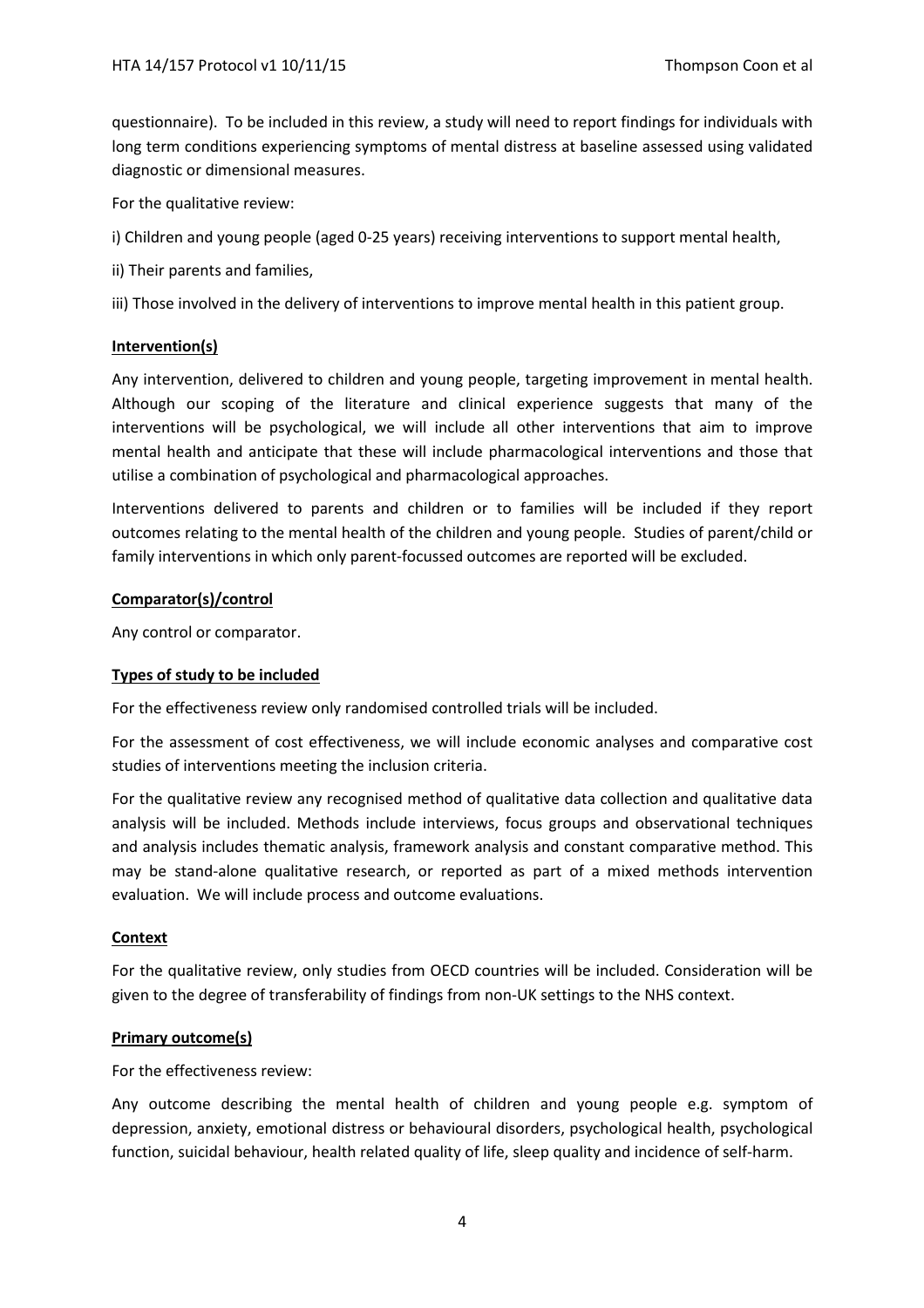'Economic outcomes' will be collected from any study (whether ostensibly an effectiveness randomised controlled trial (RCT) or an economic evaluation) that reports the costs or resource implications for the included interventions and comparators. For example, frequency of service use or numbers of referrals will be included as economic outcomes, and better support an integrated assessment of effectiveness and cost-effectiveness.

For research question 3, we will include data from process evaluations conducted alongside included RCTs.

For the qualitative review:

i) Attitudes, experiences, perceptions and understanding of children and young people with long term conditions and mental ill health, who have experienced interventions for their mental health.

ii) Attitudes, experiences, perceptions and understanding of parents whose children have long term conditions and have experienced interventions for those with mental ill health.

iii) Attitudes, experiences, perceptions and understandings of practitioners who have delivered interventions for children and young people with long term conditions and mental ill health.

#### **Secondary outcomes**

For the effectiveness review, outcomes describing attendance at school, adherence with treatment for the primary health condition, costs and resource use will also be included where reported.

#### **Study selection**

Inclusion and exclusion criteria will be applied to the title and abstract of each identified citation independently by two reviewers with disagreements being settled by discussion with a third. The full text will be obtained for papers that appear to meet the criteria and those for which a decision is not possible based on the information contained within the title and abstract alone. The full text of each paper will be assessed independently for inclusion by two reviewers. Extent of agreement will be measured using the kappa statistic and disagreements settled by discussion with a third reviewer. A PRISMA-style flowchart will be produced to detail the study selection process and reasons for exclusion of each full-text paper will be reported.

#### **Data extraction**

For the effectiveness review:

A standardised, piloted data extraction form will be used to collect data from each included paper. Data extraction will be performed by one reviewer and checked by a second, with disagreements being settled through discussion with a third.

For the qualitative review:

Details of the studies' methods and findings will be extracted into a pre-designed and piloted data extraction form. The extraction of data will be conducted by one reviewer and checked by a second with discussion where necessary. Depending on the number of papers identified, we may upload included papers into NVIVO for coding to facilitate analysis and synthesis.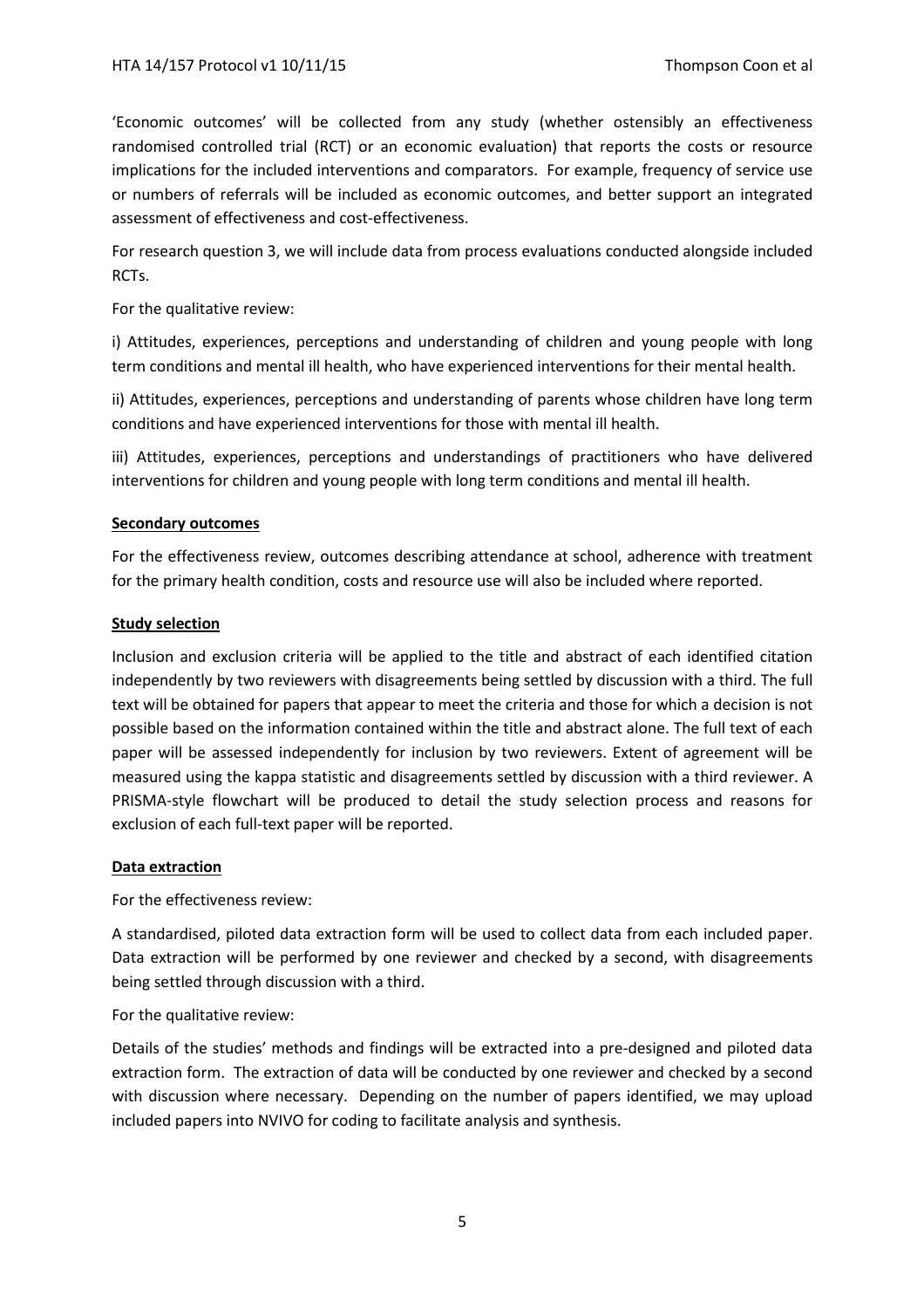## **Risk of bias (quality) assessment**

For the effectiveness review:

We will use the Cochrane Risk of Bias tool to critically appraise all included papers that assess the effectiveness of interventions. Cost effectiveness papers will be critically assessed using accepted frameworks, such as the consensus-developed list of criteria developed by Evers and colleagues and those produced by Drummond and colleagues. Quality assessment will be performed independently by two reviewers, with recourse to a third in case of disagreement. Where insufficient detail is provided in the published paper to adequately assess the risk of bias, authors will be contacted and asked to provide additional information.

For the qualitative review:

We will use the Wallace checklist for quality assessment. The checklist will be supplemented by critical reading of each study. The quality of studies will be independently quality assessed by two reviewers. Any disagreement will be resolved by consensus and if necessary a third reviewer will be consulted. We also anticipate, however, that the value of each study will be judged through its contribution to the synthesis.

#### **Strategy for data synthesis**

For the effectiveness review:

Data will be tabulated and discussed narratively in the first instance. Data tables for the effectiveness studies will include details of the intervention type and content, the setting and the provider, sample characteristics of the included population and the type of outcomes measured. Studies will be grouped by comparator, by intervention and/or by co-morbidity if appropriate.

The methods and findings from included economic evaluations will be summarised in a tabular format, noting the type of evaluation carried out, the setting and perspective. Findings will be synthesised in a narrative review (i.e. we will not quantitatively synthesise ICERs or other summary measures of economic evaluation) which will pay particular regard to issues relating to generalisability of findings to the UK.

For the effectiveness studies, if the data allow, meta-analysis will be used to estimate summary measures of effect on relevant outcomes, based on data from intention to treat analyses in contributing studies. If data allow, we will explore the impact of study quality factors (e.g. control for potential confounding factors) using meta-regression. Heterogeneity will be explored through consideration of the study populations, methods and interventions by visualisation of results and, in statistical terms, by the chi-squared  $(χ2)$  test for heterogeneity and I-squared (I2) statistic and, where possible, using meta-regression.

For the qualitative review:

Precise methods of synthesis will be determined in response to the nature of the findings in the identified studies. Preliminary analysis will involve reading and re-reading the findings of included papers, in order to consolidate understandings of the themes and concepts and their relations within and between studies. A structured summary for each paper will also be produced which will aid discussion of the emerging synthesis amongst the review team.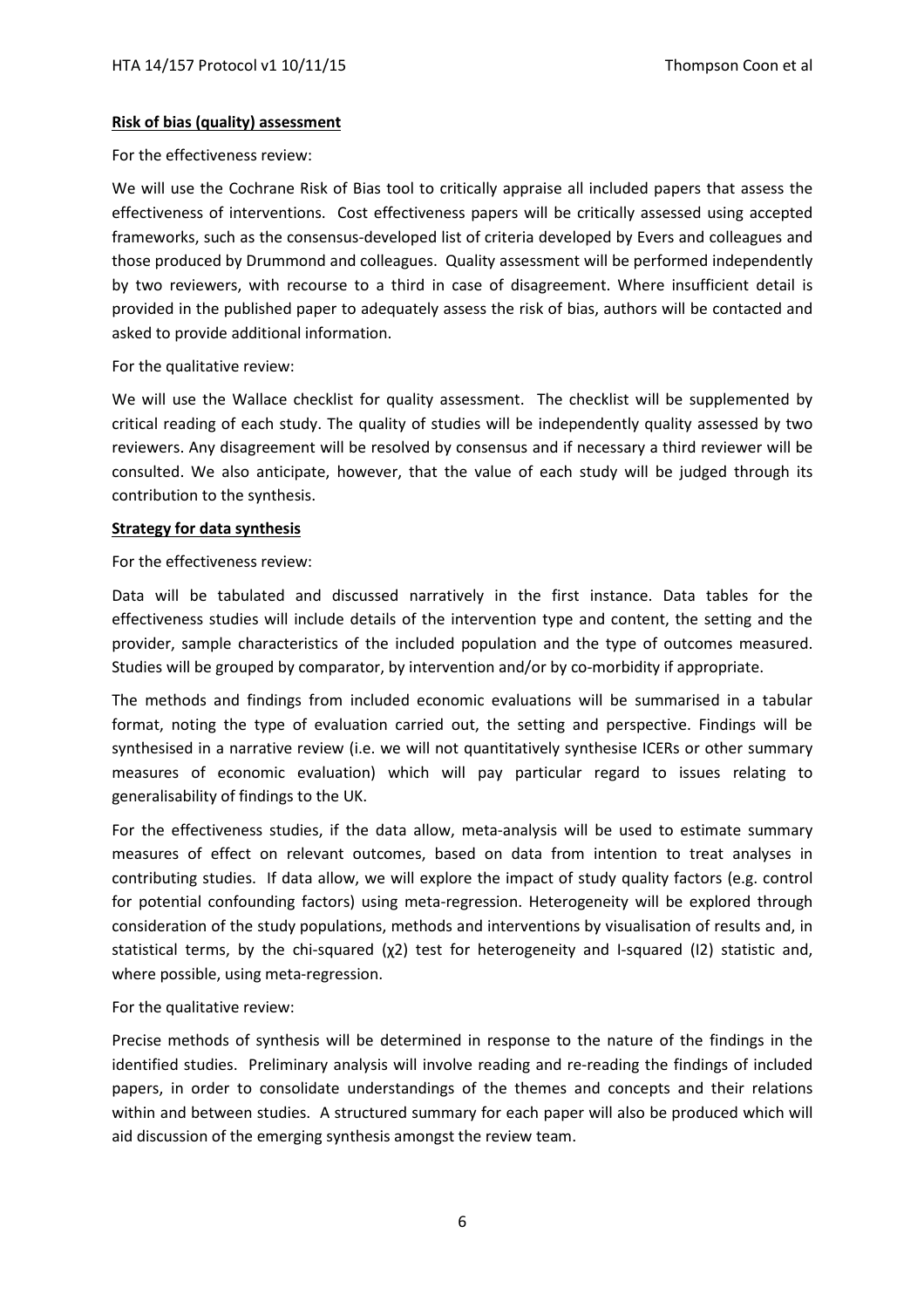Assuming sufficient conceptual data is available, we will undertake a meta-ethnography. The aim of meta-ethnography is to identify where similar themes and concepts from different papers refer to the same concepts (congruent synthesis) or identify opposing findings (refutational synthesis), this process is referred to as 'translation'. Study concepts may also be linked to create a 'line of argument', developing ideas across more than one study.

If findings are more descriptive, we will conduct a thematic synthesis. Where the evidence base consists of a mixture of more and less conceptual analyses, it may be necessary to thematically analyse the more descriptive papers first, before incorporating these into a meta-ethnography.

## For the overarching synthesis:

In order to synthesise the findings across the two reviews, we will seek to understand how the interrelation between mental health and chronic physical ill-health is experienced for children and young people and how this may impact on the access, acceptability and effectiveness of mental health treatments for this group. This will involve synthesis of the findings from both reviews through the systematic development of the conceptual framework. We also plan to explore whether heterogeneity in the findings may be explained through these understandings and as well as illustrating gaps in the evidence and factors that seem to enhance or limit intervention success.

## **Analysis of subgroups or subsets**

If data allow, we will explore sub-group analyses by type of LTC, age of child/adolescent, intervention and common intervention and delivery components.

## **Consultation**

Following development and refinement of the framework we will consult with clinicians and practitioners involved in the provision of mental health and physical health services for this population, children and young people and their families. We will use face to face discussion with individuals and groups and also email to achieve a widespread distribution of different views and experiences. The aim of this process will be to seek feedback from stakeholders (on the credibility of the findings, the clarity of the model and the extent to which it illustrates their experience).

## **Dissemination**

It will be important to share our findings with all those working in services for children who have long term conditions and either have, or are at risk of, developing mental ill health. We have begun to develop a plan of dissemination that aims to reach those involved in the clinical care of children, charities, academics, policy makers, as well as children and young people and their families. The dissemination plan consists of three main components; plain language summaries, academic journal articles and presentations at key national and regional meetings. As the findings of the reviews emerge the dissemination plan will be further developed with the identification of the key messages for each audience and the most appropriate mechanism for disseminating those messages.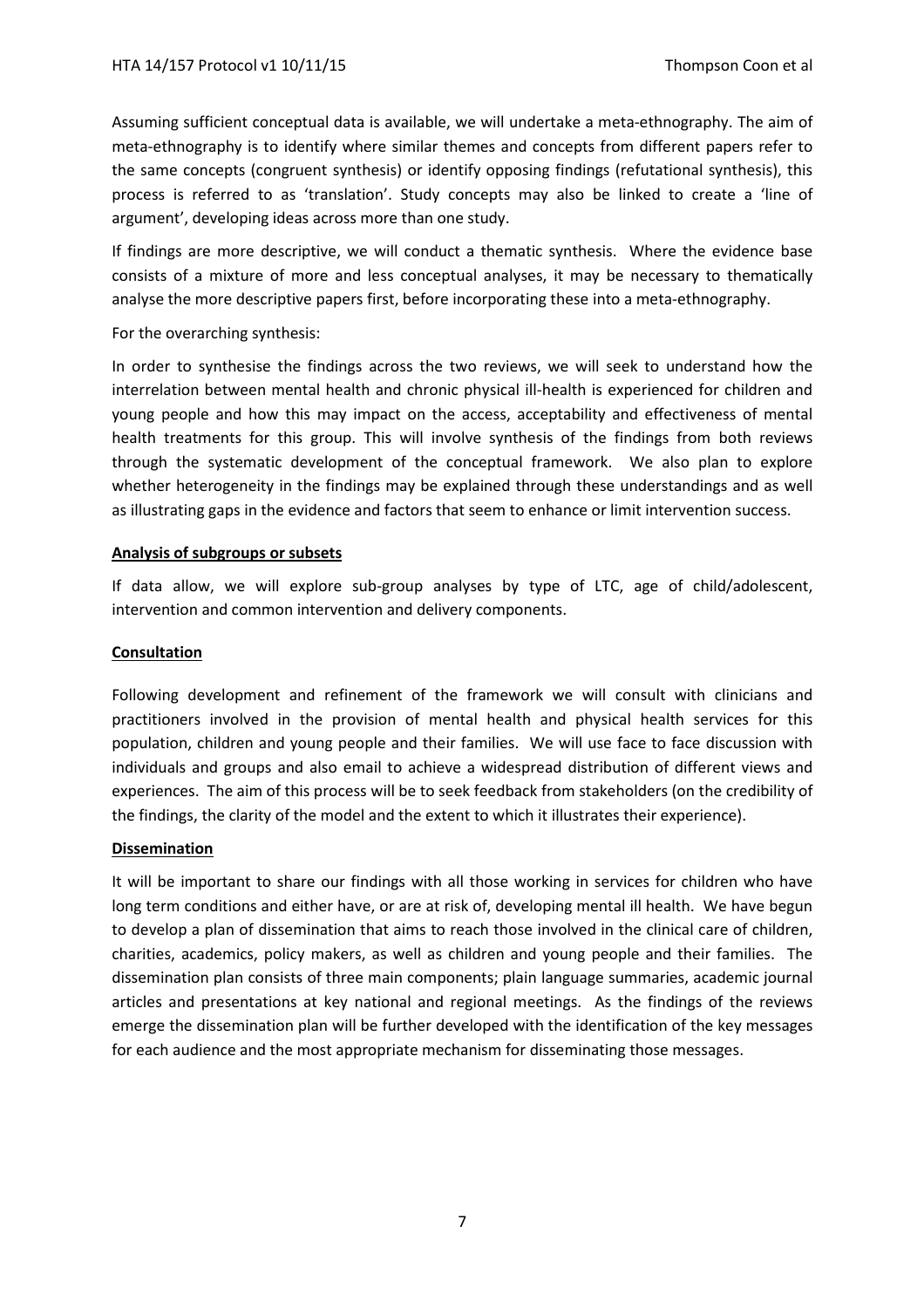#### **End-user involvement**

End-user involvement will be an integral part of our project. Children and young people with long term conditions and mental ill health and their families will be invited to join a Children & Young People Research Advisory Group, which will be a sub-group of the Project Advisory Group. Experience suggests three key stages of an evidence synthesis project at which involvement is most valuable  $-$  i) at the beginning of the project, once funding is in place but while the protocol is still being finalised to ensure that the focus of the questions and definitions remain focussed on that which is important to service users, ii) making sense of preliminary results for the same reason and iii) during the preparation of the final report and dissemination materials. Meetings will be arranged by the group members in consultation with the core research team to suit project progress, but are likely to occur in months 1, 7, 12 and 14. Members of the core research team will travel to London to contribute to the discussions at these meetings. In addition, there will be a period of intensive engagement with the group during the consultation phase of the project in which the conceptual framework will be discussed.

Role descriptions will be created at the inception of the group and group members will generate their own terms of reference. Basic training in systematic review methods and in being part of an advisory group will be provided. Representatives from the group will be invited to take part in whole team meetings with appropriate preparation and support.

We believe the benefits of the proposed active involvement are that the research outputs will be relevant to the concerns of children and young people with long term condition and mental health need, and their families and the findings disseminated across mediums accessed by children and young people with long term conditions, and their families.